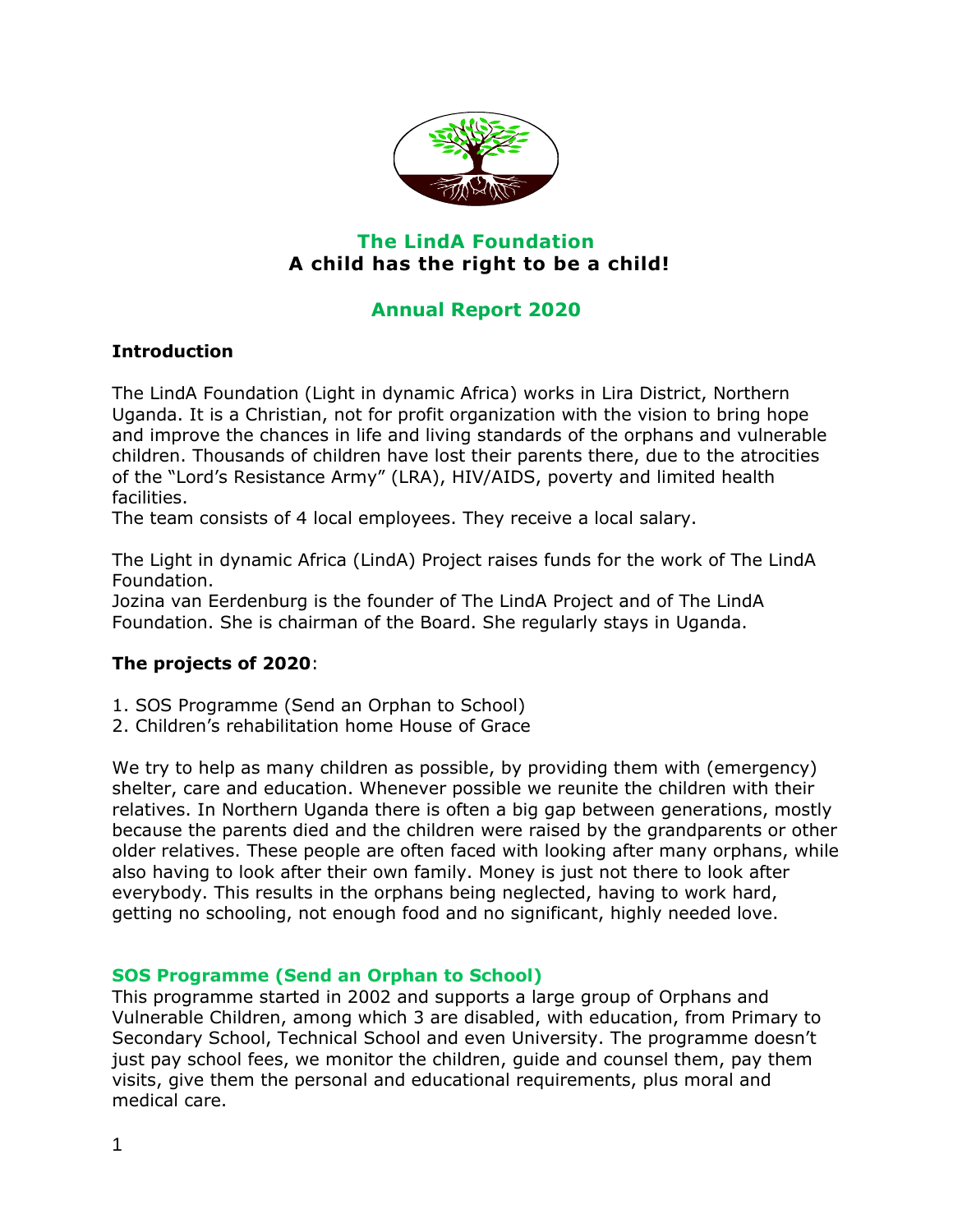These orphans usually live with poor relatives who do not have the means to take proper care of them. If they have nowhere else to go, we will accept them in our children's home "*House of Grace*". However, basically we don't accept new orphans: the community and in particular the relatives should take care of them.

| <u>III ZUZU LIIE IIUIIIDEIS WEIE AS IUIIUWS.</u> |    |
|--------------------------------------------------|----|
| Total number of children in S.O.S. programme     |    |
| - of which in Primary School                     |    |
| - of which in Secondary or Technical School      | 13 |
| - of which in University                         |    |
| - living in House of Grace                       | 13 |
| - handicapped                                    |    |

#### **In 2020 the numbers were as follows**:

Secondary education in Uganda consists of 4 years O level and 2 years A level. In O level they study 10 subjects, in A level they choose 3 subjects from a given combination + 2 compulsory subjects. Subsequently they go to a university or college. After O level they can also join agricultural school, technical school, teacher's college, business school, etc. on a certificate level. This takes normally 1- 2 years, after which they can join a diploma course. Everybody wants to go to A level, become a doctor or a lawyer, that brings money. But it is not a bright idea, because many of them simply do not have the qualifications. After 2 years they fail their A level and are back at square 1. In 2011 we have decided to stop supporting students after O level, exceptions notwithstanding.

We do offer technical education though.

The 4 students who did their O level exams in 2014 have all joined A level. In 2016 they passed their exams. In 2017 3 of them joined university and 1 went to college. Of the 5 pupils who sat for primary school exams in 2019, 3 went to secondary school and 2 pupils went to technical school (2020).

#### **Children's rehabilitation home House of Grace**

In our Children's rehabilitation home House of Grace children are accepted that have nowhere to go. They are either abandoned, orphaned, abused or alone through other causes. Three of them are physically handicapped as well. In 2020 16 children found a home there. Most of the children have suffered. Some lived in camps, or on the street. Some have seen their parents killed by rebels, were abused and left to fend for themselves. Some are affected/infected by Aids. Our social worker, patron and matron try to rehabilitate these children. Since they are local people, they know what these children have gone through. A stable and secure environment helps these kids to become a child again and limits the consequences of being "*psychologically handicapped*" for the rest of their lives. The Ugandan Government has decided that during vacations no children are to be residing in a children's home. Due to the fact that it has proven to be impossible for the children to be with distant relatives, as we experienced in 2017, the children have been guests of House of Hope during vacations. The children's home House of Grace has officially been closed.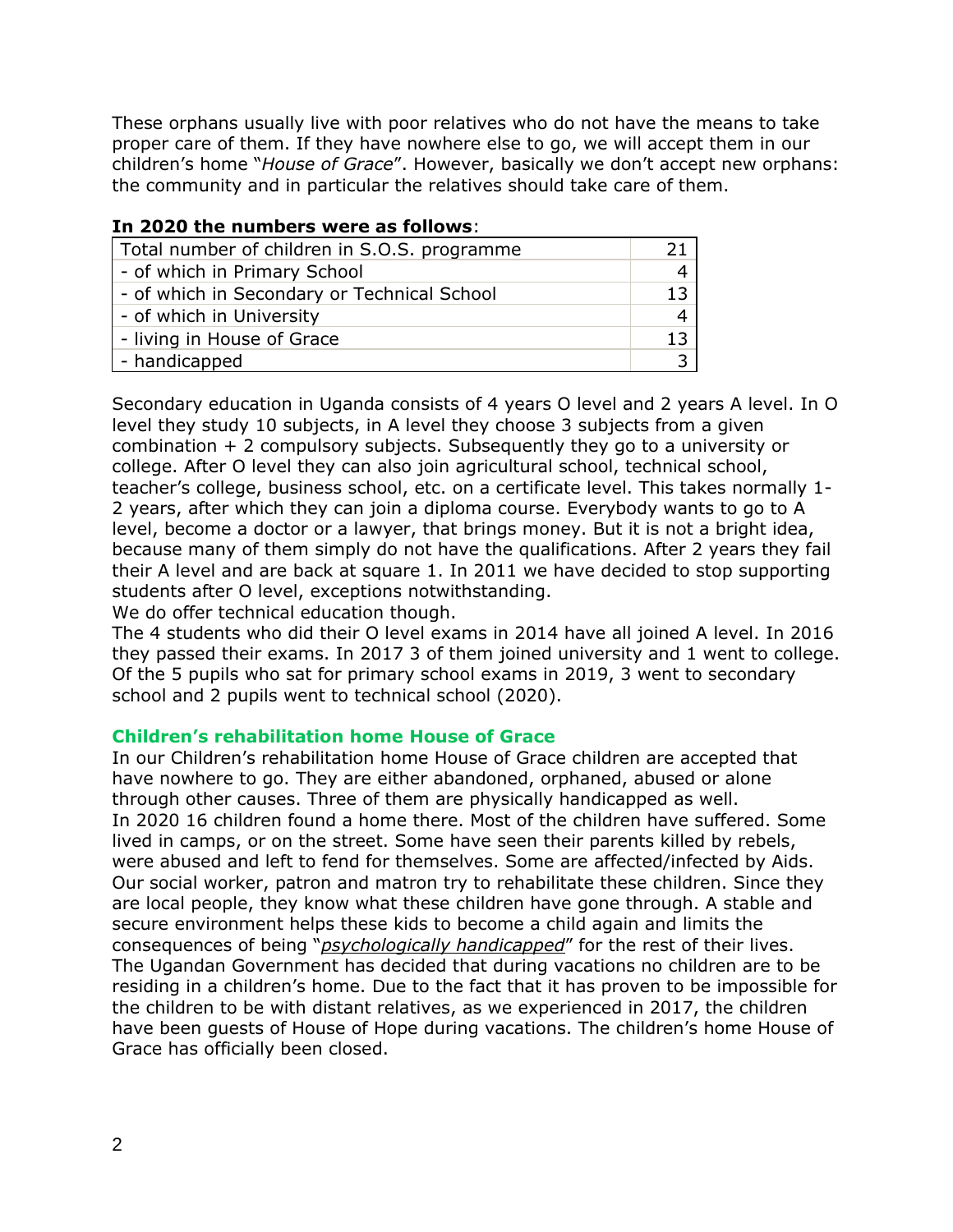**The Uganda Electricity Company** has kept quiet again in 2019 after coming with an offer in 2013 to buy the land they need to put a road across our premises, to install their new poles and high voltage power lines. Since 2010 we sent letters, telephoned and visited them and approached them in various formal and informal ways. Still, they proceeded with the planned construction of the 5-meter-wide road, which will be their property.

For 12,5 meters on both sides of that road we are not allowed to live.

Most probably sooner than later we have to move from there, so we are considering alternatives. As compensation they offered us \$ 8.400,00. Through our lawyer the matter is in court. We cannot agree to this and expect a much higher compensation for us to relocate.

In the meantime, the high voltage poles and lines are there, the trees are cut. We have left. When will compensation ever come? That's a good question.

Fortunately, we have been able to find and buy a new House of Grace, it's under renovation.

| <b>Description</b>                                    | <b>Realisation</b>                                                                                                          |
|-------------------------------------------------------|-----------------------------------------------------------------------------------------------------------------------------|
| Finance S.O.S. programme                              | Paid € 9.477                                                                                                                |
| Finance Orphans rehabilitation home House of<br>Grace | Paid € 13.963                                                                                                               |
| Finance Office Lira                                   | Paid $\epsilon$ 5.101                                                                                                       |
| Finance miscellaneous                                 | Paid $\epsilon$ 1.110                                                                                                       |
| Pay off and renovate the new house of Grace           | We were able to buy a new house of<br>grace, this needs to be paid off. For<br>the renovation we received $\epsilon$ 20.000 |

#### **Realisation workplan 2020**

**Workplan 2021**

| <b>Description</b>                  | <b>Budgetted amount needed</b> |
|-------------------------------------|--------------------------------|
| Finance S.O.S. programme            | 15.795                         |
| Finance House of Hope               | 14.024                         |
| Finance Office Lira                 | 4.966                          |
| Finance miscellaneous               | 3.026                          |
| Pay off and renovation of new house | 20,000                         |

1 euro  $= 3900$  Ush

1 euro = 3900 Ush

#### **Concluding**

To prevent misappropriation of cash money we will deal with all financial matters through the bank, with the exception of petty cash and for emergency cases (visit a hospital, for example).

Our orphans and vulnerable children are extremely happy with all the support they received from various sides. On their behalf we extend our greatest gratitude to everybody, people, organizations, businesses and churches, who appreciate what we are doing and support us with funds, time, and fundraising activities. We trust this summarised report encourages all of you to continue supporting us!